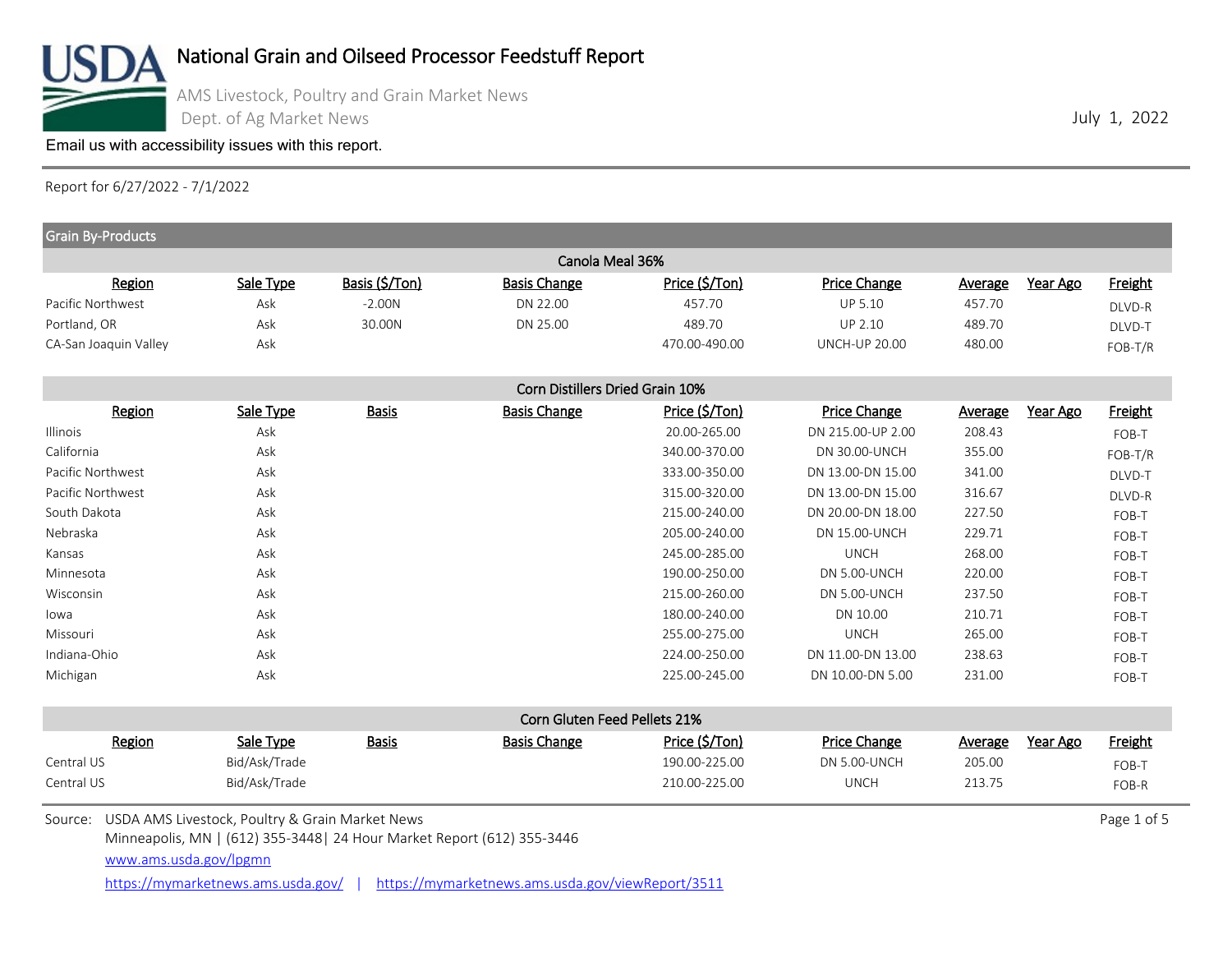

### AMS Livestock, Poultry and Grain Market News

Dept. of Ag Market News

[Email us with accessibility issues with this report.](mailto:mars@ams.usda.gov?subjectNot%20able%20to%20access%20video%20auction%20report)

| Central US   | Bid/Ask/Trade | 192.00-210.00 | UNCH             | 203.40 | FOB-B     |
|--------------|---------------|---------------|------------------|--------|-----------|
| Alabama      | Ask           | 215.00-300.00 | No Comp          | 253.13 | FOB-T     |
| California   | Ask           | 330.00-340.00 | DN 5.00-DN 40.00 | 335.00 | $FOB-T/R$ |
| KC Region    | Ask           | 280.00-295.00 | UNCH             | 287.50 | DLVD-T    |
| St Louis, MO | Ask           | 275.00        | UNCH             | 275.00 | DLVD-T    |

|            |               |              | Corn Gluten Feed Wet (50-60 % Moisture) |                |                     |                     |                |
|------------|---------------|--------------|-----------------------------------------|----------------|---------------------|---------------------|----------------|
| Region     | Sale Type     | <b>Basis</b> | <b>Basis Change</b>                     | Price (\$/Ton) | <b>Price Change</b> | Year Ago<br>Average | <b>Freight</b> |
| Central US | Bid/Ask/Trade |              |                                         | 50.00-88.00    | UNCH                | 64.1                | $FOB-T$        |

|              |               |              | Corn Gluten Meal 60% |                |                      |                     |                |
|--------------|---------------|--------------|----------------------|----------------|----------------------|---------------------|----------------|
| Region       | Sale Type     | <b>Basis</b> | <b>Basis Change</b>  | Price (\$/Ton) | Price Change         | Year Ago<br>Average | <b>Freight</b> |
| Central US   | Bid/Ask/Trade |              |                      | 650.00         | <b>UP 20.00-UNCH</b> | 650.00              | FOB-T          |
| Central US   | Bid/Ask/Trade |              |                      | 615.00-640.00  | <b>UP 35.00-UNCH</b> | 629.17              | FOB-R          |
| Central US   | Bid/Ask/Trade |              |                      | 640.00         | UNCH                 | 640.00              | FOB-B          |
| St Louis, MO | Ask           |              |                      | 755.00         | UNCH                 | 755.00              | DLVD-T         |

|            |                  |              | Corn Oil Food Grade (Degummed) |              |                     |                     |         |
|------------|------------------|--------------|--------------------------------|--------------|---------------------|---------------------|---------|
| Region     | <u>Sale Type</u> | <b>Basis</b> | <b>Basis Change</b>            | Price (¢/Lb) | <b>Price Change</b> | Year Ago<br>Average | Freight |
| Central US | $T$ rade         |              |                                | 68.25        | UP 0.25             | 68.25               | FOB-R   |

|                 |           |              | Soybean Hulls       |                |                      |         |          |           |
|-----------------|-----------|--------------|---------------------|----------------|----------------------|---------|----------|-----------|
| Region          | Sale Type | <b>Basis</b> | <b>Basis Change</b> | Price (\$/Ton) | <b>Price Change</b>  | Average | Year Ago | Freight   |
| <b>Illinois</b> | Ask       |              |                     | 125.00-280.00  | <b>UNCH</b>          | 202.86  |          | FOB-T     |
| KC Region       | Ask       |              |                     | 165.00-180.00  | <b>UNCH</b>          | 172.50  |          | FOB-T     |
| Minnesota       | Ask       |              |                     | 190.00-210.00  | DN 10.00-DN 5.00     | 198.33  |          | FOB-T     |
| lowa            | Ask       |              |                     | 185.00-250.00  | DN 15.00-UP 15.00    | 212.00  |          | FOB-T     |
| Memphis, TN     | Ask       |              |                     | 155.00         | UNCH                 | 155.00  |          | $FOB-T/R$ |
| Indiana-Ohio    | Ask       |              |                     | 130.00-245.00  | <b>UNCH-UP 15.00</b> | 205.00  |          | FOB-T     |

Source: USDA AMS Livestock, Poultry & Grain Market News **Page 2 of 5** Source: USDA AMS Livestock, Poultry & Grain Market News

Minneapolis, MN | (612) 355-3448| 24 Hour Market Report (612) 355-3446

[www.ams.usda.gov/lpgmn](https://mymarketnews.ams.usda.gov/)

<https://mymarketnews.ams.usda.gov/> | <https://mymarketnews.ams.usda.gov/viewReport/3511>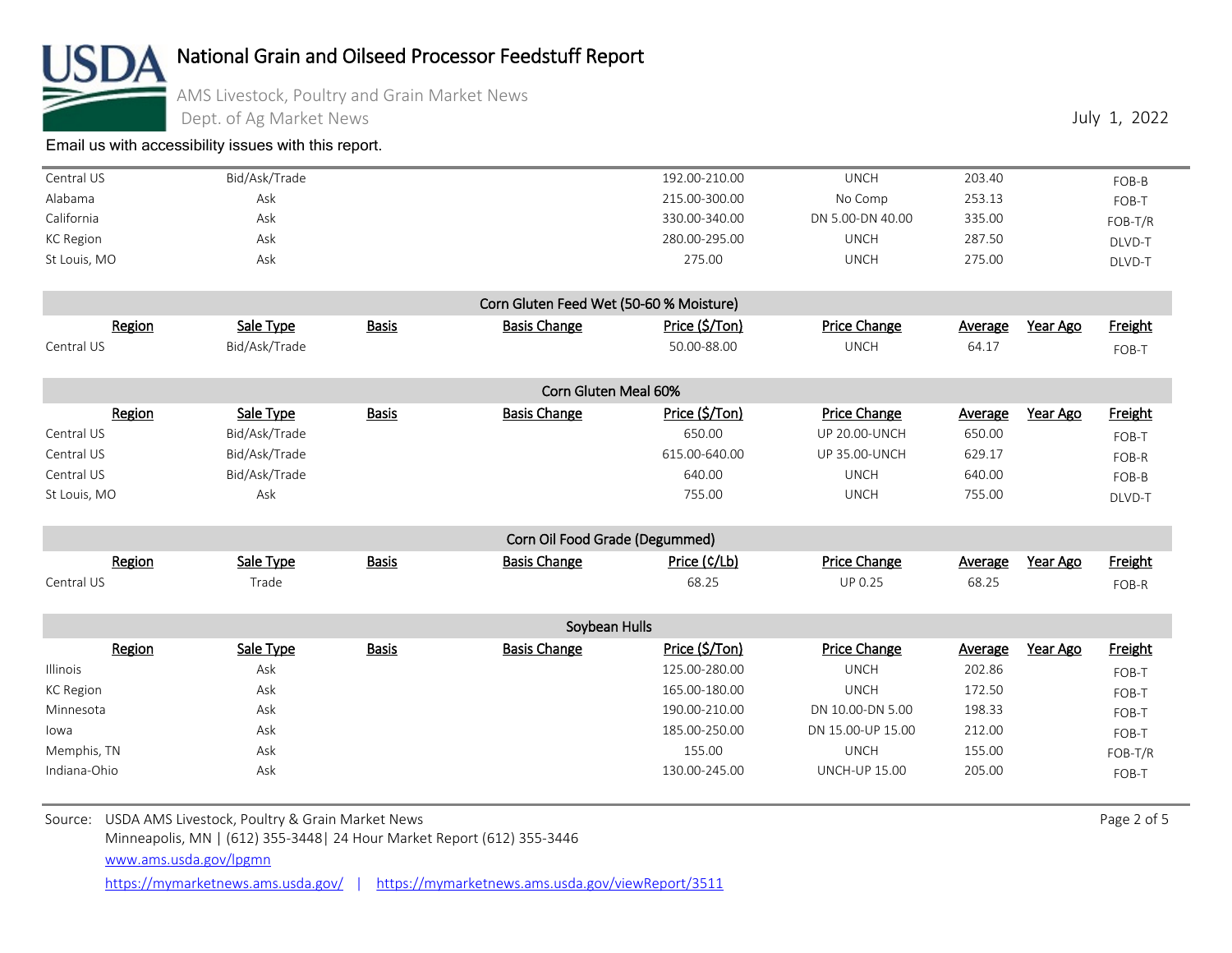

### AMS Livestock, Poultry and Grain Market News

Dept. of Ag Market News

[Email us with accessibility issues with this report.](mailto:mars@ams.usda.gov?subjectNot%20able%20to%20access%20video%20auction%20report)

|                        |           |                                                                                        | Soybean Hulls Pellets   |                |                     |         |          |                |
|------------------------|-----------|----------------------------------------------------------------------------------------|-------------------------|----------------|---------------------|---------|----------|----------------|
| Region                 | Sale Type | <b>Basis</b>                                                                           | <b>Basis Change</b>     | Price (\$/Ton) | <b>Price Change</b> | Average | Year Ago | <b>Freight</b> |
| <b>KC</b> Region       | Ask       |                                                                                        |                         | 210.00-245.00  | <b>UNCH-UP 5.00</b> | 223.33  |          | FOB-T          |
| Alabama                | Ask       |                                                                                        |                         | 210.00-300.00  | No Comp             | 265.56  |          | FOB-T          |
| Minnesota              | Ask       |                                                                                        |                         | 190.00-195.00  | DN 10.00            | 192.50  |          | FOB-T          |
|                        |           |                                                                                        | Soybean Meal 46.5-48%   |                |                     |         |          |                |
| Region                 | Sale Type | Basis (\$/Ton)                                                                         | <b>Basis Change</b>     | Price (\$/Ton) | Price Change        | Average | Year Ago | <b>Freight</b> |
| <b>KC</b> Region       | Ask       | 18.00N to 25.00N                                                                       | <b>UNCH</b>             | 477.70-484.70  | UP 27.10            | 481.20  |          | FOB-T          |
| Illinois               | Ask       | 18.00N to 45.00N                                                                       | <b>UNCH</b>             | 477.70-504.70  | UP 27.10            | 493.53  |          | FOB-T          |
| Illinois               | Ask       | 13.00N to 25.00N                                                                       | <b>UNCH</b>             | 472.70-484.70  | UP 27.10            | 478.70  |          | FOB-R          |
| Pacific Northwest      | Ask       | 85.00N to 90.00N                                                                       | <b>UP 10.00-UNCH</b>    | 544.70-549.70  | UP 37.10-UP 27.10   | 547.37  |          | DLVD-R         |
| Portland, OR           | Ask       | 115.00N to 125.00N                                                                     | <b>UNCH-UP 8.00</b>     | 574.70-584.70  | UP 27.10-UP 35.10   | 579.70  |          | DLVD-T         |
| CA-South               | Ask       | 84,00N to 95,30N                                                                       | <b>UNCH-DN 2.10</b>     | 543.70-555.00  | UP 27.10-UP 25.00   | 550.76  |          | DLVD-R         |
| Minnesota              | Ask       | $-12.00N$ to $20.00Q$                                                                  | No Comp                 | 442.10-462.70  | UP 24.50-UP 27.10   | 450.83  |          | FOB-T          |
| lowa                   | Ask       | 5.00N to 15.00N                                                                        | <b>UP 5.00-UNCH</b>     | 464.70-474.70  | UP 32.10-UP 27.10   | 467.70  |          | FOB-T/R        |
| Memphis, TN            | Ask       | 20.00N to 45.00N                                                                       | UNCH-DN 8.00            | 479.70-504.70  | UP 27.10-UP 19.10   | 492.20  |          | FOB-T/R        |
| Indiana-Ohio           | Ask       | 27.00N to 45.00N                                                                       | <b>UNCH</b>             | 486.70-504.70  | UP 27.10            | 494.81  |          | FOB-T          |
| Indiana-Ohio           | Ask       | 35.00N                                                                                 | <b>UNCH</b>             | 494.70         | UP 27.10            | 494.70  |          | FOB-R          |
|                        |           |                                                                                        | Soybean Oil             |                |                     |         |          |                |
| Region                 | Sale Type | Basis (¢/Lb)                                                                           | <b>Basis Change</b>     | Price (¢/Lb)   | Price Change        | Average | Year Ago | <b>Freight</b> |
| Illinois               | Ask       | 150.00N to 500.00N                                                                     | <b>UNCH</b>             | 67.18-70.68    | DN 4.07             | 69.51   |          | FOB-T/R        |
| Minnesota              | Ask       | 1100.00Q to 1200.00N                                                                   | No Comp                 | 75.43-77.68    | DN 6.32-DN 4.07     | 76.56   |          | FOB-T          |
| lowa                   | Ask       | 500.00N to 1200.00N                                                                    | <b>UNCH</b>             | 70.68-77.68    | DN 4.07             | 74.60   |          | FOB-T/R        |
| Indiana-Ohio           | Ask       | 300,00N to 500,00N                                                                     | <b>UNCH</b>             | 68.68-70.68    | DN 4.07             | 70.01   |          | FOB-T/R        |
|                        |           |                                                                                        | Yellow Corn Hominy Feed |                |                     |         |          |                |
| Region                 | Sale Type | <b>Basis</b>                                                                           | <b>Basis Change</b>     | Price (\$/Ton) | <b>Price Change</b> | Average | Year Ago | <b>Freight</b> |
| Illinois               | Ask       |                                                                                        |                         | 198.00         | <b>UNCH</b>         | 198.00  |          | FOB-T          |
| Source:                |           | USDA AMS Livestock, Poultry & Grain Market News                                        |                         |                |                     |         |          | Page 3 of 5    |
|                        |           | Minneapolis, MN   (612) 355-3448   24 Hour Market Report (612) 355-3446                |                         |                |                     |         |          |                |
| www.ams.usda.gov/lpgmn |           |                                                                                        |                         |                |                     |         |          |                |
|                        |           | https://mymarketnews.ams.usda.gov/   https://mymarketnews.ams.usda.gov/viewReport/3511 |                         |                |                     |         |          |                |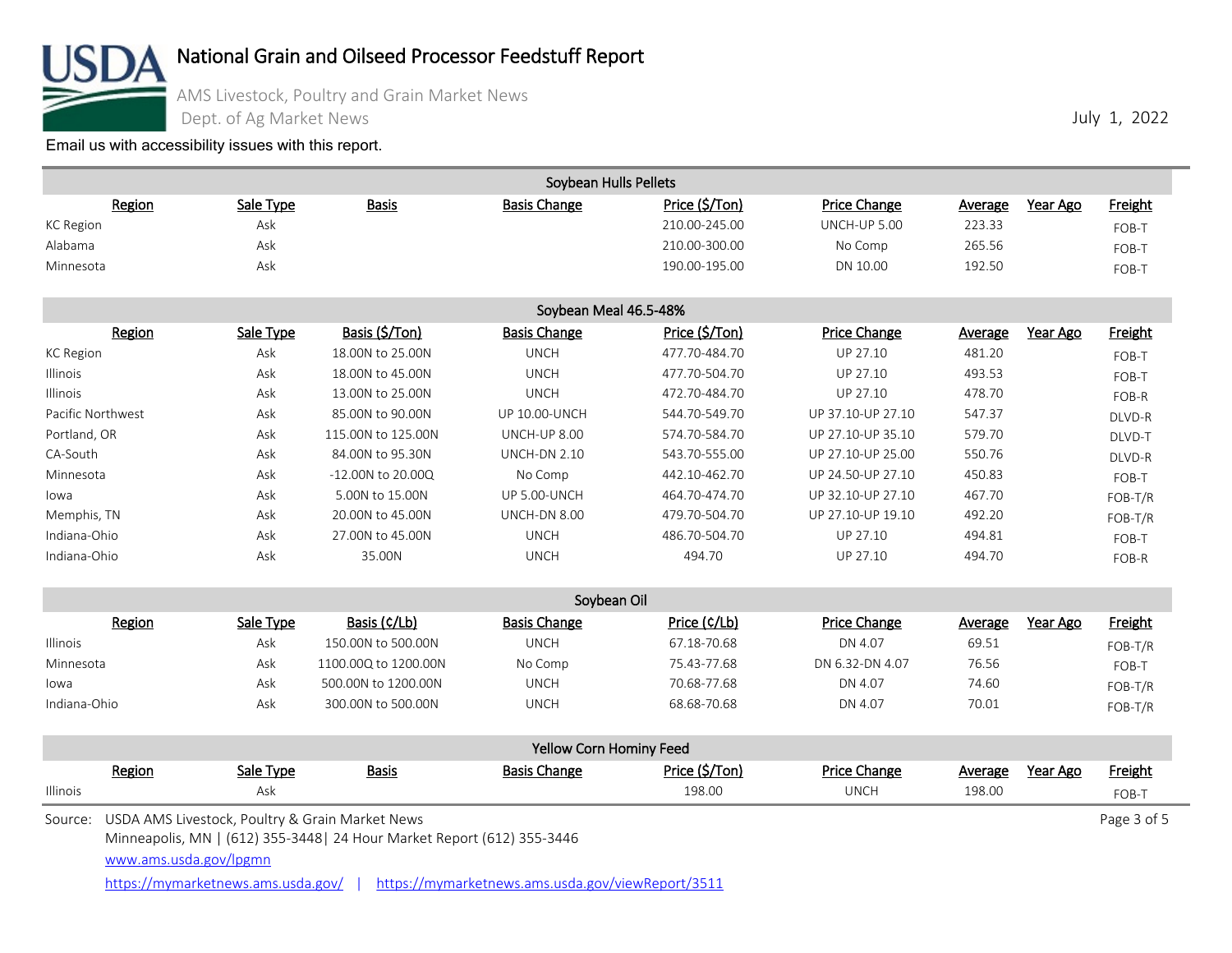

AMS Livestock, Poultry and Grain Market News

Dept. of Ag Market News

[Email us with accessibility issues with this report.](mailto:mars@ams.usda.gov?subjectNot%20able%20to%20access%20video%20auction%20report)

| Illinois              | Ask | 192.00 | UNCH     | 192.00 | FOB-R  |
|-----------------------|-----|--------|----------|--------|--------|
| CA-San Joaquin Valley | Ask | 350.00 | DN 10.00 | 350.00 | DLVD-T |
| CA-San Joaquin Valley | Ask | 365.00 | UP 10.00 | 365.00 | DLVD-R |

Oil Seed By-Products

|                       |        |           |              | Linseed Meal          |                |                     |         |                 |         |
|-----------------------|--------|-----------|--------------|-----------------------|----------------|---------------------|---------|-----------------|---------|
|                       | Region | Sale Type | <b>Basis</b> | <b>Basis Change</b>   | Price (\$/Ton) | Price Change        | Average | Year Ago        | Freight |
| Min-Dak               |        | Ask       |              |                       | 360.00         | No Comp             | 360.00  |                 | FOB-T   |
|                       |        |           |              |                       |                |                     |         |                 |         |
|                       |        |           |              | Safflower Meal 25%    |                |                     |         |                 |         |
|                       | Region | Sale Type | <b>Basis</b> | <b>Basis Change</b>   | Price (\$/Ton) | Price Change        | Average | <u>Year Ago</u> | Freight |
| CA-San Joaquin Valley |        | Ask       |              |                       | 325.00         | <b>UNCH</b>         | 325.00  |                 | FOB-T/R |
|                       |        |           |              |                       |                |                     |         |                 |         |
|                       |        |           |              | <b>Sunflower Meal</b> |                |                     |         |                 |         |
|                       | Region | Sale Type | <b>Basis</b> | <b>Basis Change</b>   | Price (\$/Ton) | <b>Price Change</b> | Average | Year Ago        | Freight |
| Min-Dak               |        | Ask       |              |                       | 270.00         | <b>UNCH</b>         | 270.00  |                 | FOB-T   |

**Mast**  Cottonseed (Whole) Fuzzy <u>Region</u> Sale Type Basis Basis Basis Change Price (\$/Ton) Price Change Average Year Ago Freight Average Year Ago Alabama Ask 378.00-410.00 No Comp 397.67 FOB-T Pacific Northwest **Ask Ask 2000-000** 645.00-660.00 UP 10.00-UNCH 652.50 DLVD-T Pacific Northwest **Ask** Ask **610.00-620.00** UP 10.00 615.00 615.00 **615.00** DLVD-R CA-San Joaquin Valley Ask 640.00-670.00 UNCH 650.00 FOB-T/R Memphis, TN Ask 450.00 UNCH 450.00 FOB-T/R